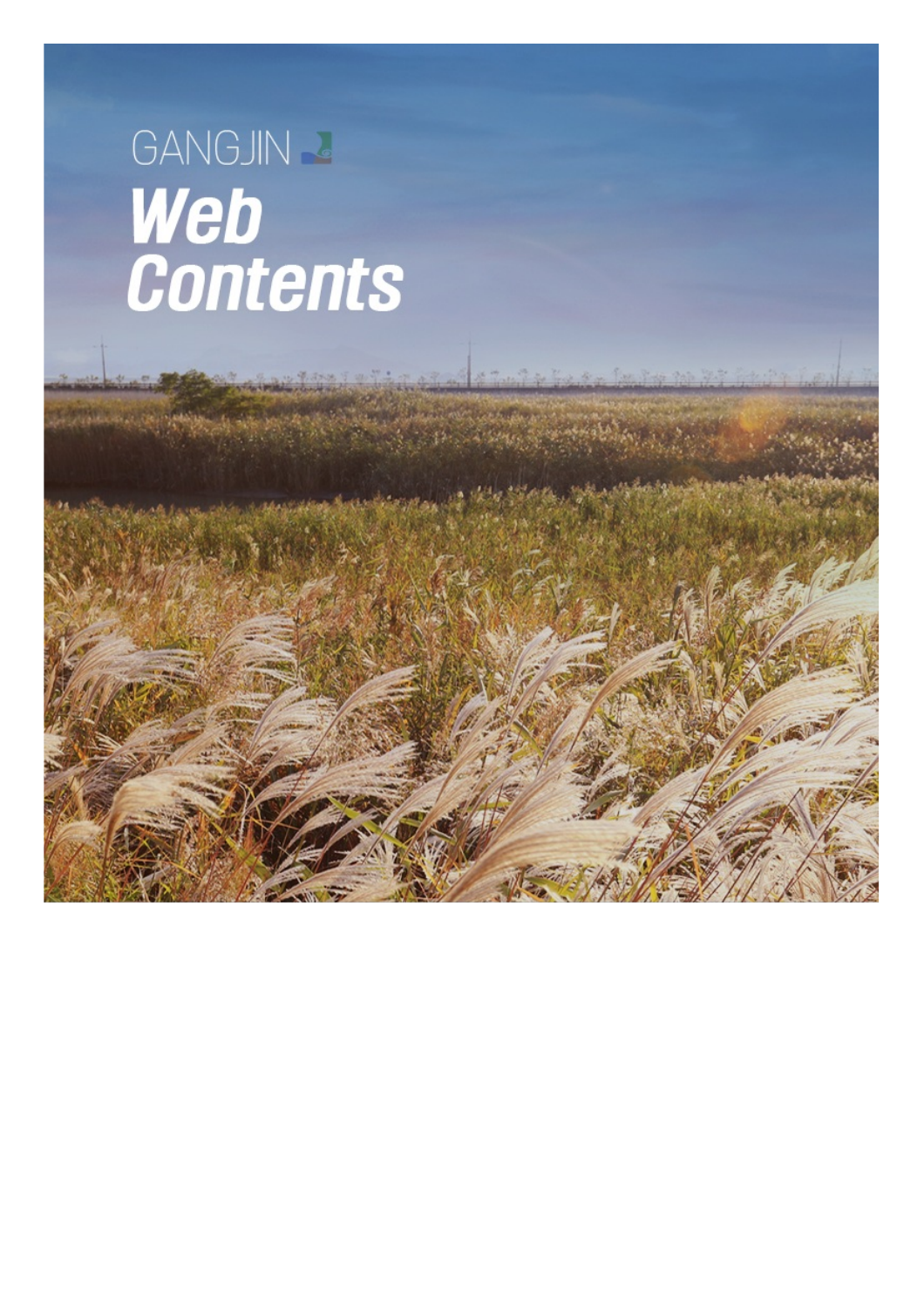<span id="page-1-0"></span>

| 복지                                                                  |  |
|---------------------------------------------------------------------|--|
| Spring Picnic Day to Wolchulsan Mountain                            |  |
| Spring picnic to Wolchulsan mountain in beautiful nature of Gangjin |  |
| <b>Festival Overview</b>                                            |  |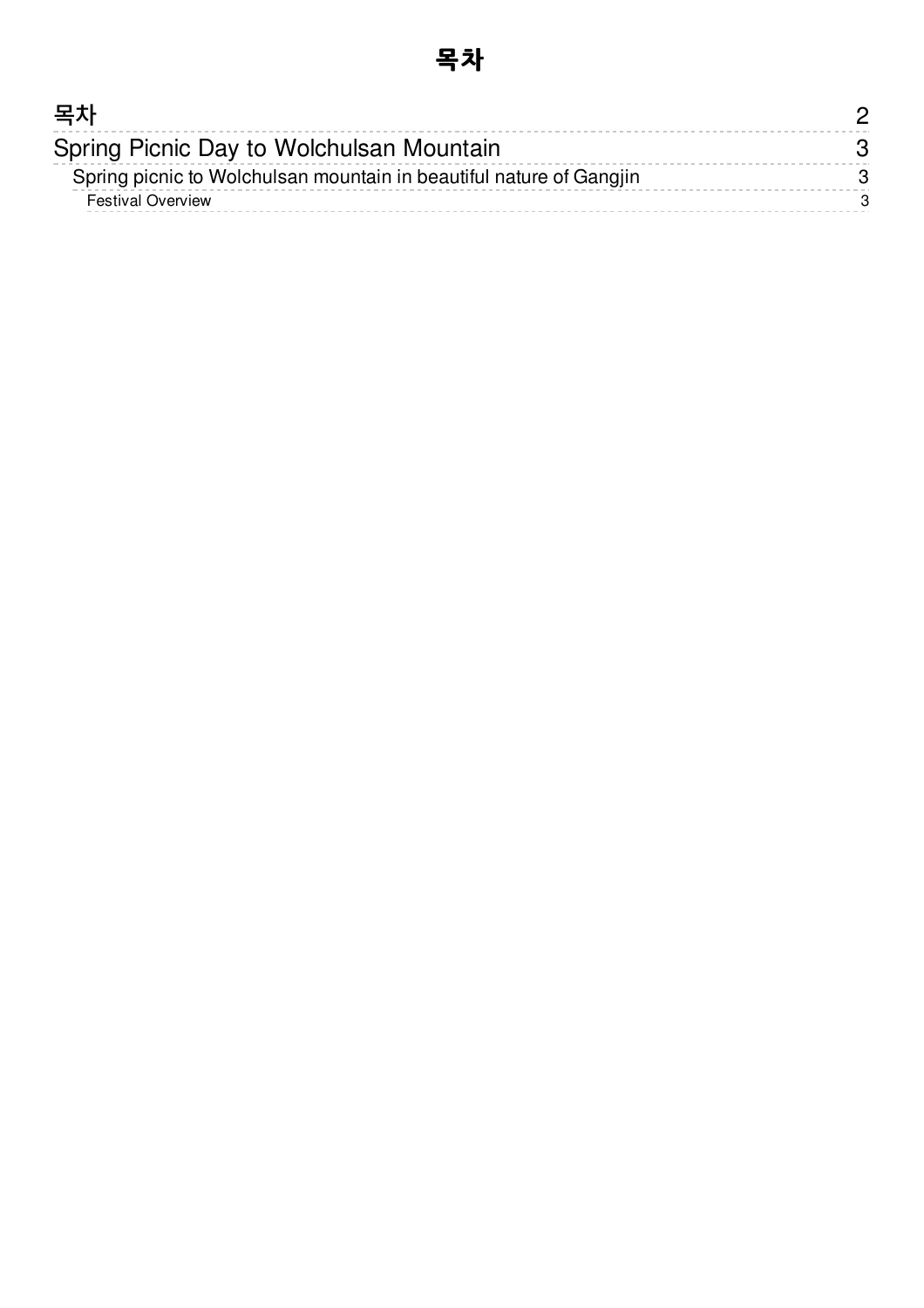

<span id="page-2-0"></span>Spring Picnic Day to Wolchulsan Mountain



'Spring Picnic Day to Wolchulsan Mountain in Gang jin' is held overtwo days. On the first day, beg inning with the opening ceremony, opening performances, invitation performances and various performances and events are held. On the second day is the spring picnic trekking to the Wolchulsan Mountain. The spring picnic trekking consists ofromantic experiencing courses with cultural heritag e commentators to the Gang jin Tea Garden, Anun Villag e, Baekundong Garden Villag e, Lee Han-yeong birthplace, Wolnamsa Temple and Moonlig ht Hanok Villag e.

Gang jin Tea Garden, one ofthe majortrekking courses, is a healing destination where the beautiful scenery oflig ht g reen tea plantation heals you from even looking at it. Strange rocks of Wolchulsan Mountain from the tea garden look beautiful and mysterious. An old saying has it that good tea is produced from a beautiful mountain, and Wolchulsan Mountain Gang jin tea g arden, located atthe southern valley ofWolchulsan Mountain, also known as 'salty lake ofHonam', has conditions fortea plantation such as larg e temperature differences at nig ht and day and fog g y climate and therefore, the tea produced here has less acerbity and strong frag rance.

## <span id="page-2-1"></span>Spring picnic to Wolchulsan mountain in beautiful nature of Gangjin

## <span id="page-2-2"></span>Festival Overview

- Festival : Spring Picnic Day to Wolchulsan Mountain in Gang jin
- Period : April each year(2 days)
- Venue : Seong jeon Wolha and Wolnam areas (Main event venue in the parking lot ofWolchulsan Mountain National Park)
- Inquiries : 061)430-5642



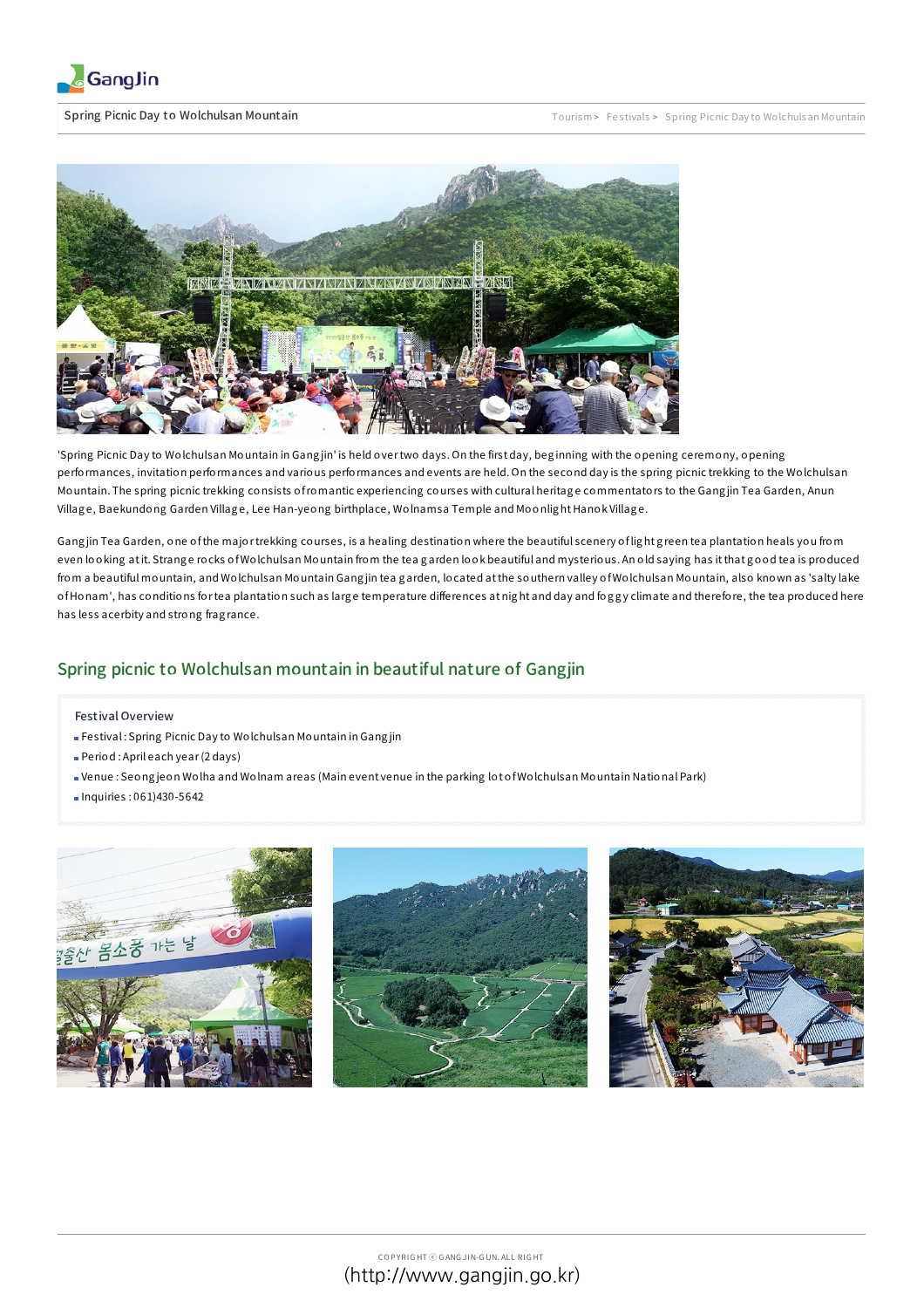(http://www.gangjin.go.kr)